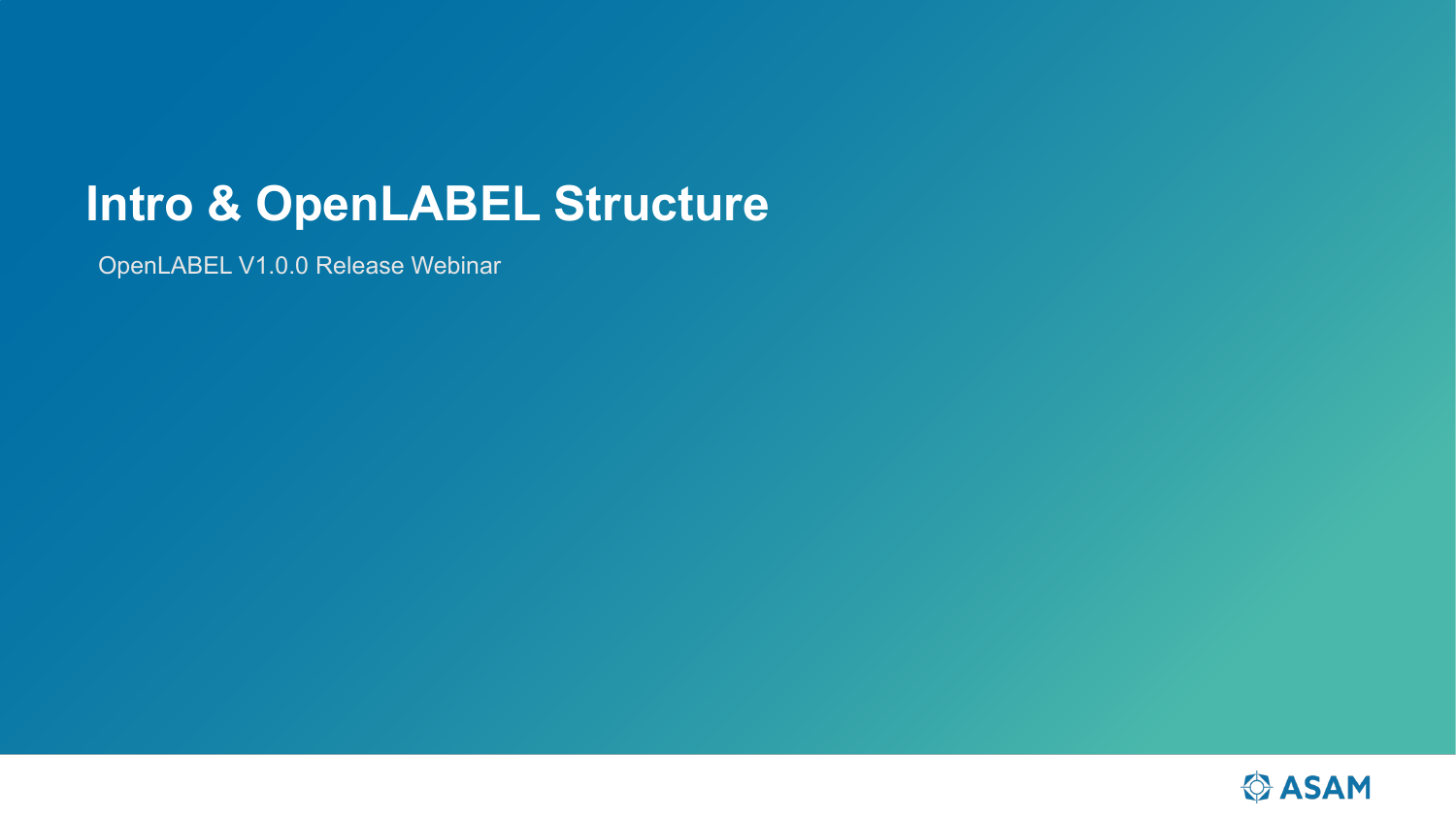## **Scope: The 2 Facets of OpenLABEL V1.0.0.**

ASAM OpenLABEL establishes the basic principles and methods for annotating multi-sensor data streams and for tagging test scenarios for automated driving development, validation, and verification.

## **Multi-Sensor Data Labeling Tagging Scenario Tagging**

- Defines and organizes the annotation data structures, including geometries, coordinate systems and transforms, and other concepts relevant to spatiotemporal annotations for multi-sensor data labeling.
- Does not provide a taxonomy/ontology of physical/abstract entities relevant to the road traffic domain. Instead, it specifies mechanisms to include external knowledge repositories/ontologies and recommends the use of ASAM OpenXOntology as the ontology of reference.
- Does not provide rules, specifications, or guidelines on how to annotate entities for multi-sensor data labeling. Nor does it provide any recommendations as to what elements of a physical entity should be included or not included in a geometry.





- Defines and organizes the annotation data structure for test scenario tagging.
- Defines the set of ASAM OpenLABEL tags, their relationships, and the mechanisms to include the ASAM OpenLABEL set of scenario tags in valid annotation instances of test scenarios.
- Does not define a language or format to describe test scenarios.



### Scenery

- **Broken line**
- Divided road
- Drive on right
- Lane dimensions [ Width (m): 3.4 to 3.7 ]
- Level plane

**Environmental Conditions** 

- Cloudiness [ Cloud cover (okta): 0 to 1]
- $\n **Day**\n$
- Sun elevation [Angle (degree): 10 to 30 ]

Agents

 $-$  Stop

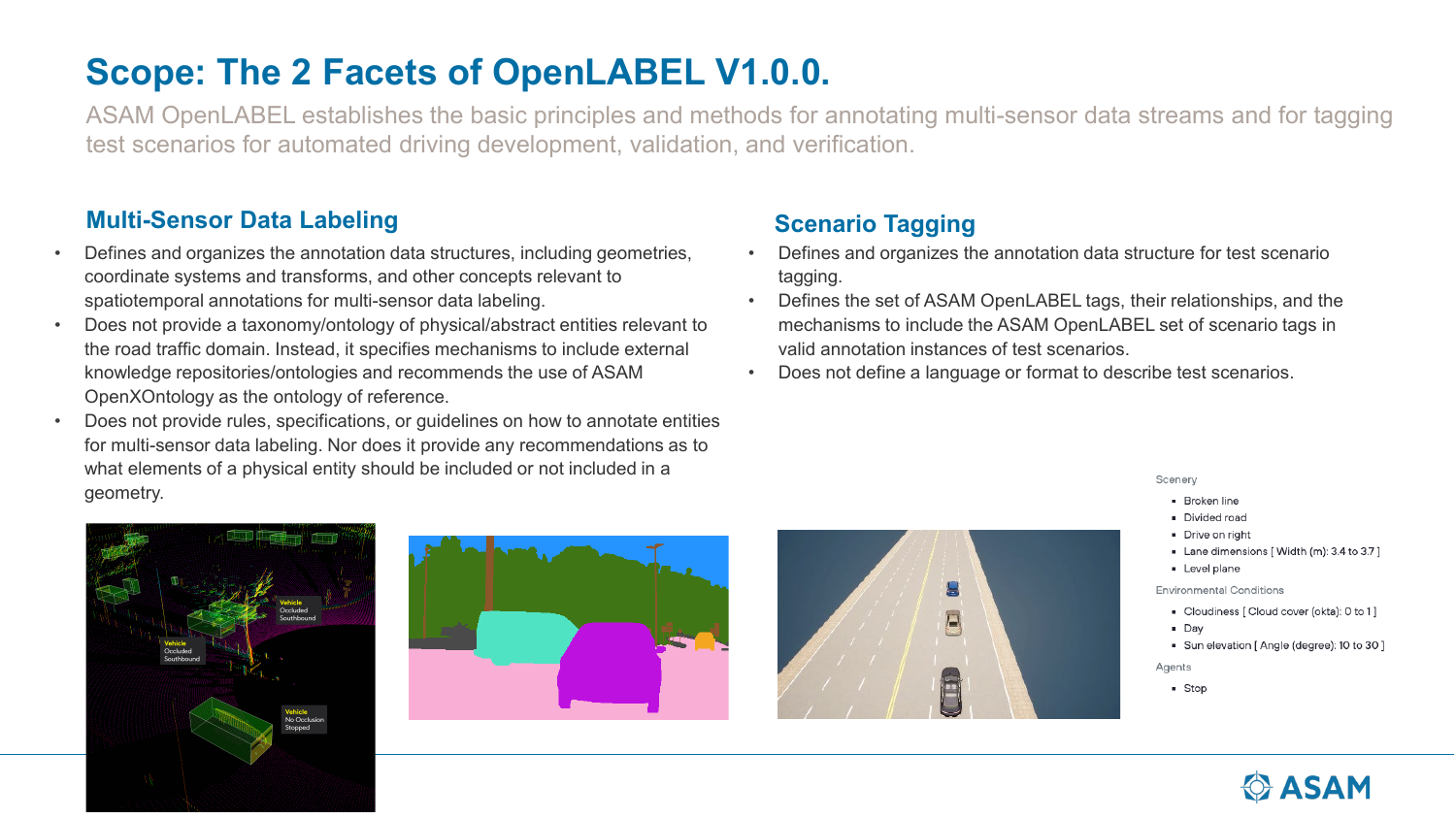# **About OpenLABEL**



Data annotation is the process of enriching raw data, for example, data streams from multiple sensors, such as cameras, LiDAR, radar, or test scenario artifacts with additional metadata. These metadata are related to the content of the raw data, for example, static or dynamic objects populating a video, actions they are performing, or environmental conditions. Additional information regarding the data may also be included.

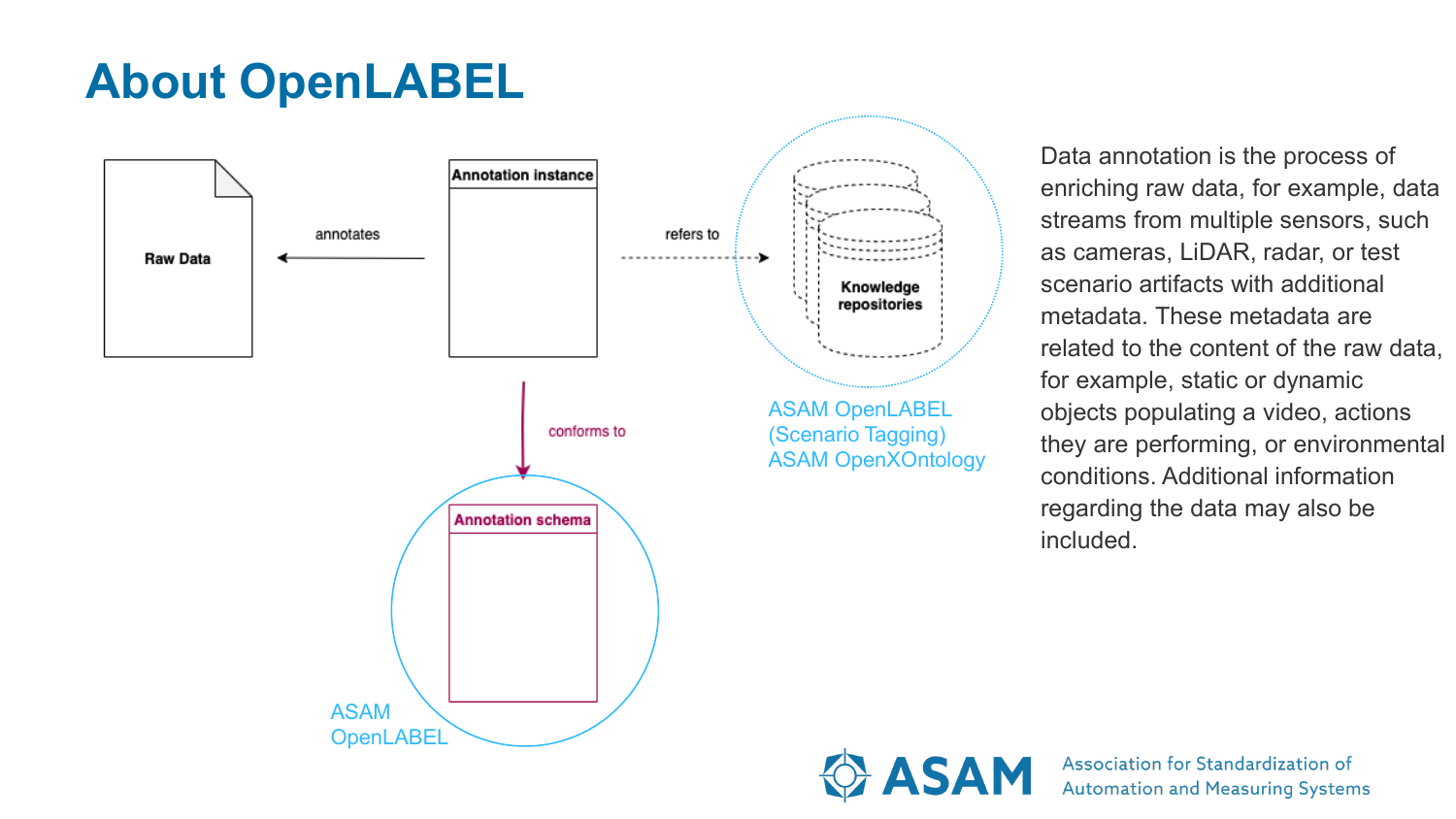## **Deliverables OpenLABEL V1.0.0.**

What Is Being Released

### **Multi-Sensor Data Labeling Tagging Scenario Tagging**

- Documentation
- Data Labeling JSON Schema
- Examples



- Documentation
- Scenario Tagging JSON Schema
- Examples
- Standardized set of Tags and their hierarchy
	- RDF Turtle Syntax



### Scenery

- Broken line
- Divided road
- Drive on right
- Lane dimensions [ Width (m): 3.4 to 3.7 ]
- Level plane

**Environmental Conditions** 

- Cloudiness [ Cloud cover (okta): 0 to 1 ]
- $\blacksquare$  Day
- Sun elevation [Angle (degree): 10 to 30 ]

Agents

• Stop

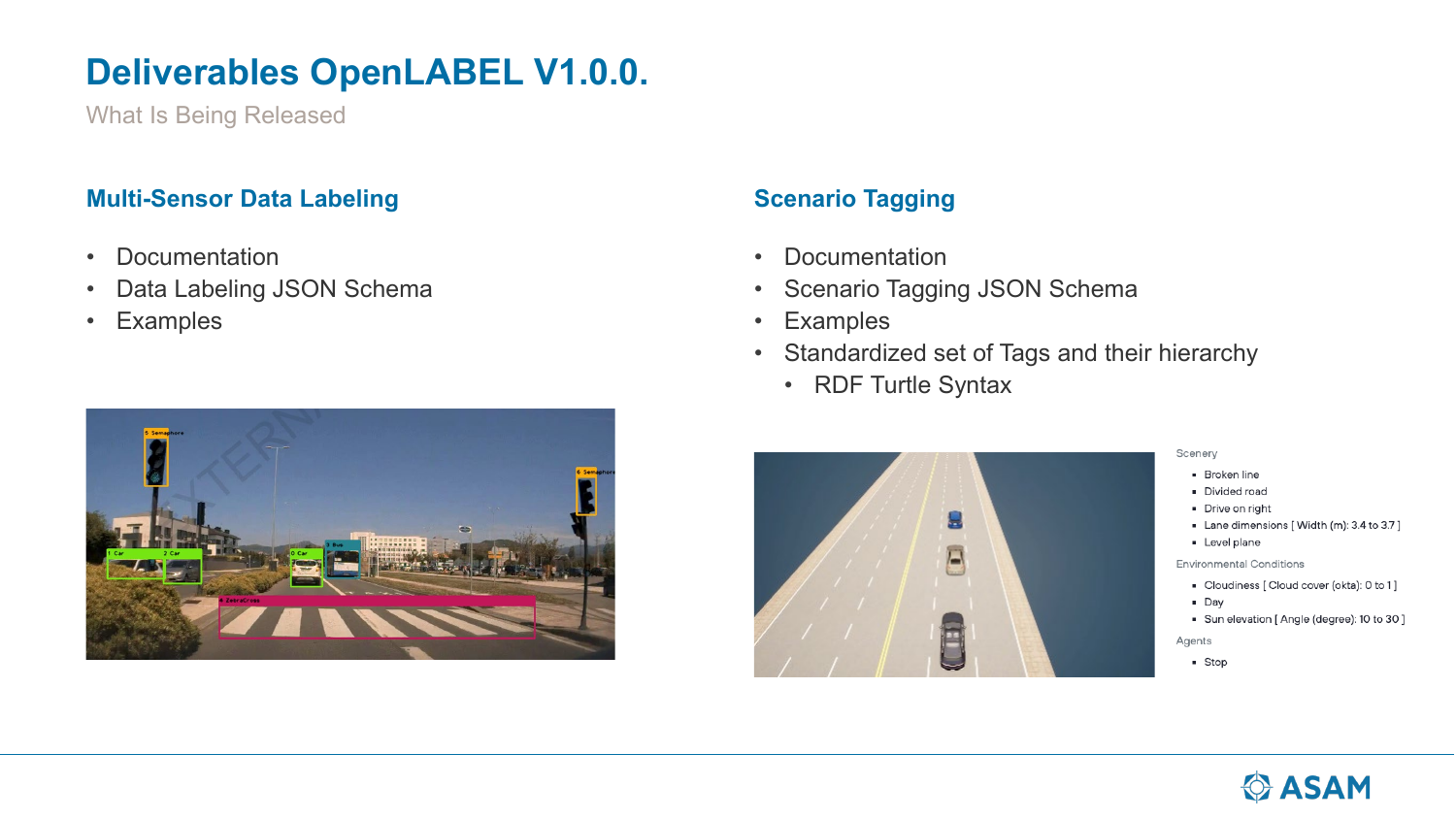# **JSON Schema Structure** OpenLABEL V1.0.0